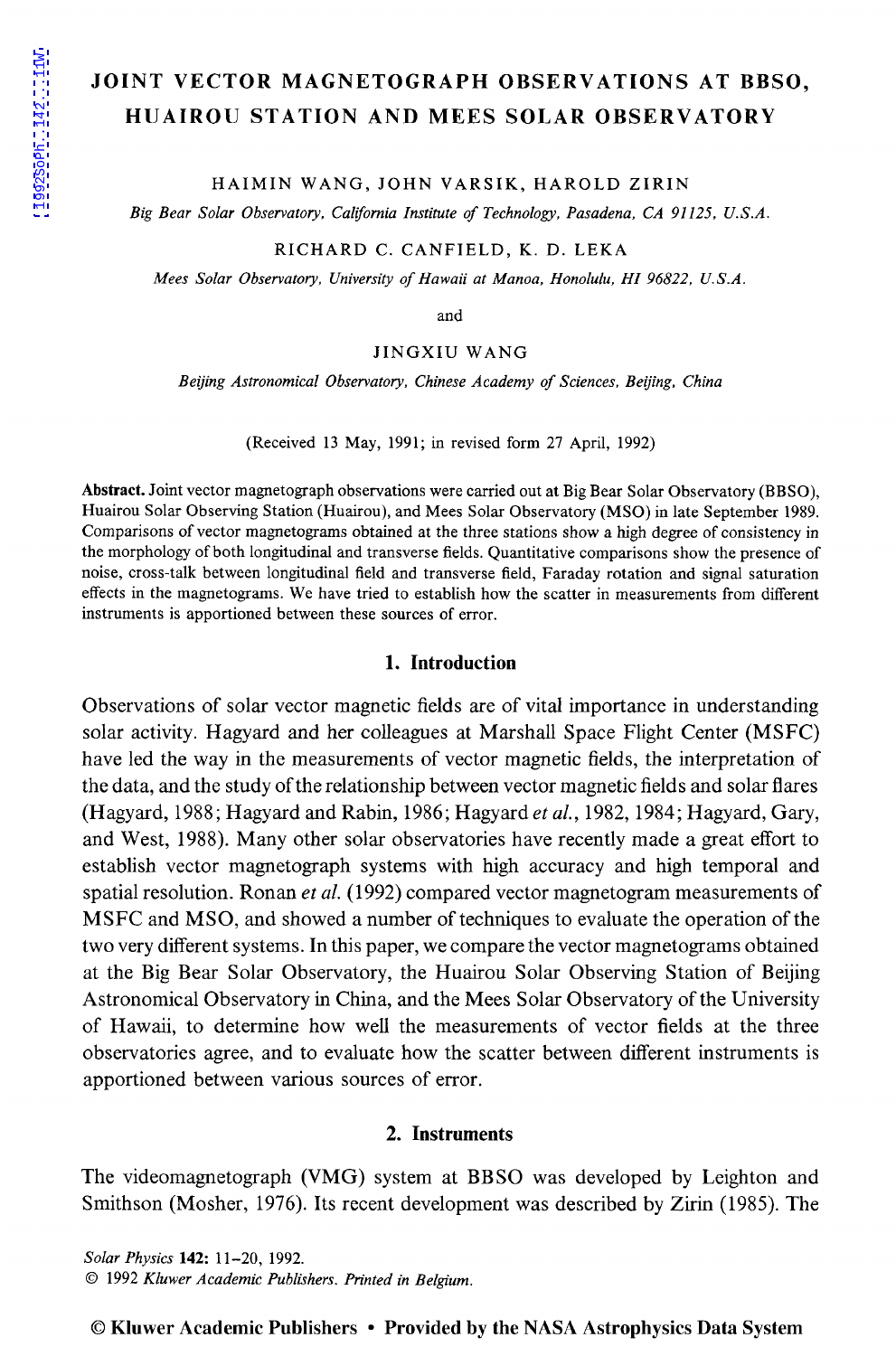system has made valuable longitudinal field observations for almost two decades. BB SO started to experiment with vector field measurement in the summer of 1988. In the first paper on this subject, Cacciani, Varsik, and Zirin (1989) described the BBSO system for vector field measurements using a magneto-optical filter (MOF). In the observation presented in this paper, the setup of the system is almost the same as that described by Cacciani, Varsik, and Zirin, except that  $a \frac{1}{4}$  Å Zeiss birefringent filter was used instead of the MOF. The current system uses a narrow photospheric spectrum line, Ca<sub>II</sub> 6103 Å line ( $g_L$  = 2.0). The center of the bandpass is set at  $\Delta \overline{\lambda} = 66$  mÅ on the blue side of the spectral line. The temporal and spatial resolution of BBSO vector magnetograms depends on the number of individual frames that are added to produce them; the magnetograms used in this paper are made from 128 video frames for longitudinal field, 144 for transverse field; they have a time resolution of about 1 min and a spatial resolution of 1-2 arc sec.

The VGM system at the Huairou Station was developed by Ai (1987). The BBSO and Huairou systems are very similar, except that Huairou uses the Fe1 5324 A line  $(g_L = 1.5)$ , and sets the filter at  $\Delta \lambda = 75$  mÅ from line center. Like the BBSO magnetograms, the temporal and spatial resolution of its magnetograms depends on the number of video frames that are added. The Huairou magnetogram used in this paper is the sum of 256 individual video frames for both longitudinal and transverse fields, corresponding to a temporal resolution of 5 min and a spatial resolution of 2 arc sec.

At BB SO and Huairou, each set of observing data consists of narrow-band images (filtergrams) in each of the four Stokes parameters:  $I$ , the direct intensity image;  $V$ , the difference between left and right circularly-polarized images;  $U$ , the difference between two orthogonal linearly-polarized images in a certain azimuthal direction; Q, the same as U, but with a 45 deg change in the azimuthal angle. V provides the signal for the longitudinal field,  $Q$  and  $U$  for the transverse field. The amplitude of the transverse field is determined by

$$
B_T = C(Q^2 + U^2)^{1/4},\tag{1}
$$

where *C* is a constant, and the azimuthal angle is determined by

$$
\theta = \frac{1}{2} \arctan\left(\frac{U}{Q}\right). \tag{2}
$$

The Stokes's polarimeter at MSO (Mickey, 1985) uses a much different observational and analytical approach. It uses a spectrograph to observe  $I, Q, U$ , and  $V$  line profiles in 128 different wavelength channels (each about  $25 \text{ mA}$  wide) at only a single point on the Sun, in contrast to four narrow-band Stokes images centered on only a single spectral band. Because it observes only one spatial point at a time, that point (a 6" aperture) must be scanned across the Sun's image to produce a solar image. Hence, it has much lower temporal resolution than the BBSO or Huairou instruments (about 1 hour). When sampled each 5.6", as in this paper, this instrument produces magnetograms that have much lower spatial resolution (about 6") than those from BBSO or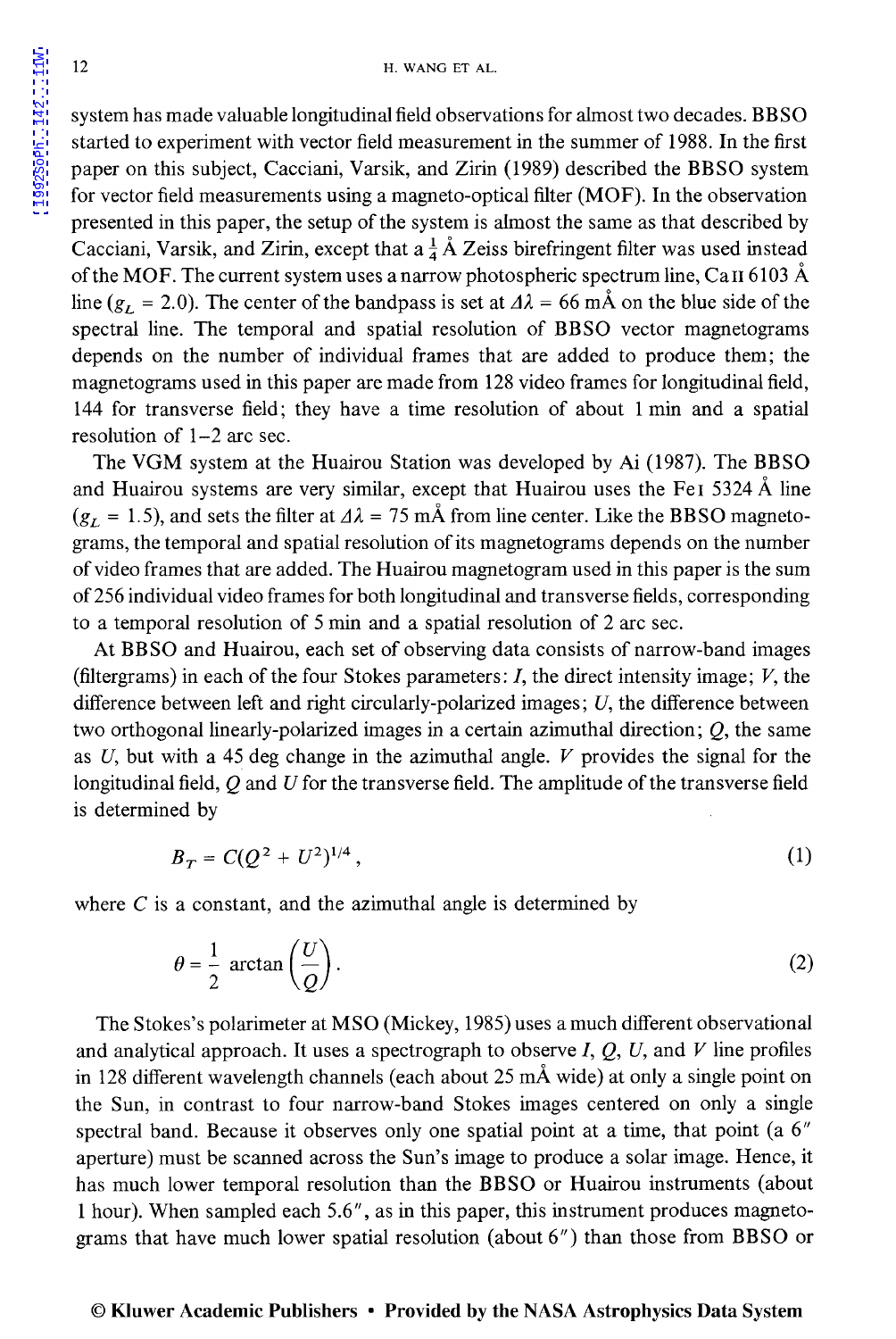Huairou. On the other hand, the more complete spectroscopic nature of the data allows a more sophisticated analysis. For low total polarization (less than  $1\%$ ) the magnetic field values are derived using the method of Ronan, Mickey, and Orrall (1987), which is based on the same weak-field approximation as Equations (1) and (2). For larger total polarization the nonlinear, least-squares Unno-fitting code of Skumanich and Lites (1987) is used. The MSO magnetogram used in this paper is derived by applying the Unno code simultaneously to the profiles of the two main spectral lines observed (Fe I 6301.5 and 6302.5 Å). The analysis takes into account magneto-optic and scattered light effects, including unresolved, unmagnetized regions.

The longitudinal magnetograms are calibrated at all three observatories. Only MSO provides a calibration for transverse fields, so we calibrated the BBSO and Huairou transverse field values with the MSO transverse magnetogram by linear regression.

## 3. Morphological Comparisons

At the end of September 1989, active region No. 1761 (NOAA No. 5702) was followed by all three observatories. We do not have a single data set containing simultaneous observations at all three stations. However, it is straightforward to compare nearly simultaneous data of BB SO vs MSO and BBSO vs Huairou, respectively. Figures 1 and 2 compare such pairs of magnetograms. The preliminary results of the comparisons have been reported at the NSO Solar Polarimetry Workshop (Wang, 1990). Since the workshop, the data reduction procedure of MSO has been improved and a better calibration was used in the inversion program of MSO. As a result, the MSO magnetogram in Figure 1 has been modified slightly.

Figure 1 compares magnetograms obtained by BBSO at 19: 55 UT, September 22, and by MSO scanned from 18: 21 to 19: 31 UT, September 22. Figure 2 compares vector magnetograms obtained by BBSO at 00: 20 UT, and by Huairou at 00: 30 UT, September 24, 1989. We have rebinned the BBSO and Huairou magnetogram to match the coarser pixel spacing of MSO, which is 5.6 arc sec. Careful visual comparison between the two plots of Figures 1 and 2 show a high similarity of measurements by the three stations, for both longitudinal and transverse fields.

Before any vector magnetograph was in operation,  $H\alpha$  observation was used as a unique tool to study the direction of magnetic field lines (Zirin, 1972). The dark fibrils in H $\alpha$  mark lines of force connecting opposite magnetic polarity. Wang (1990) has shown that for the BBSO data used in this paper, the orientation of dark fibrils is generally consistent with the direction of the transverse fields. He also showed that the transverse fields of naked sunspots observed near the solar disk center have clear radial structures, so do the  $H\alpha$  fibril structures of those spots.

## 4. Quantitative Comparison

In order to make a more quantitative comparison between pairs of magnetograms obtained independently at different observatories, we have co-registered such pairs and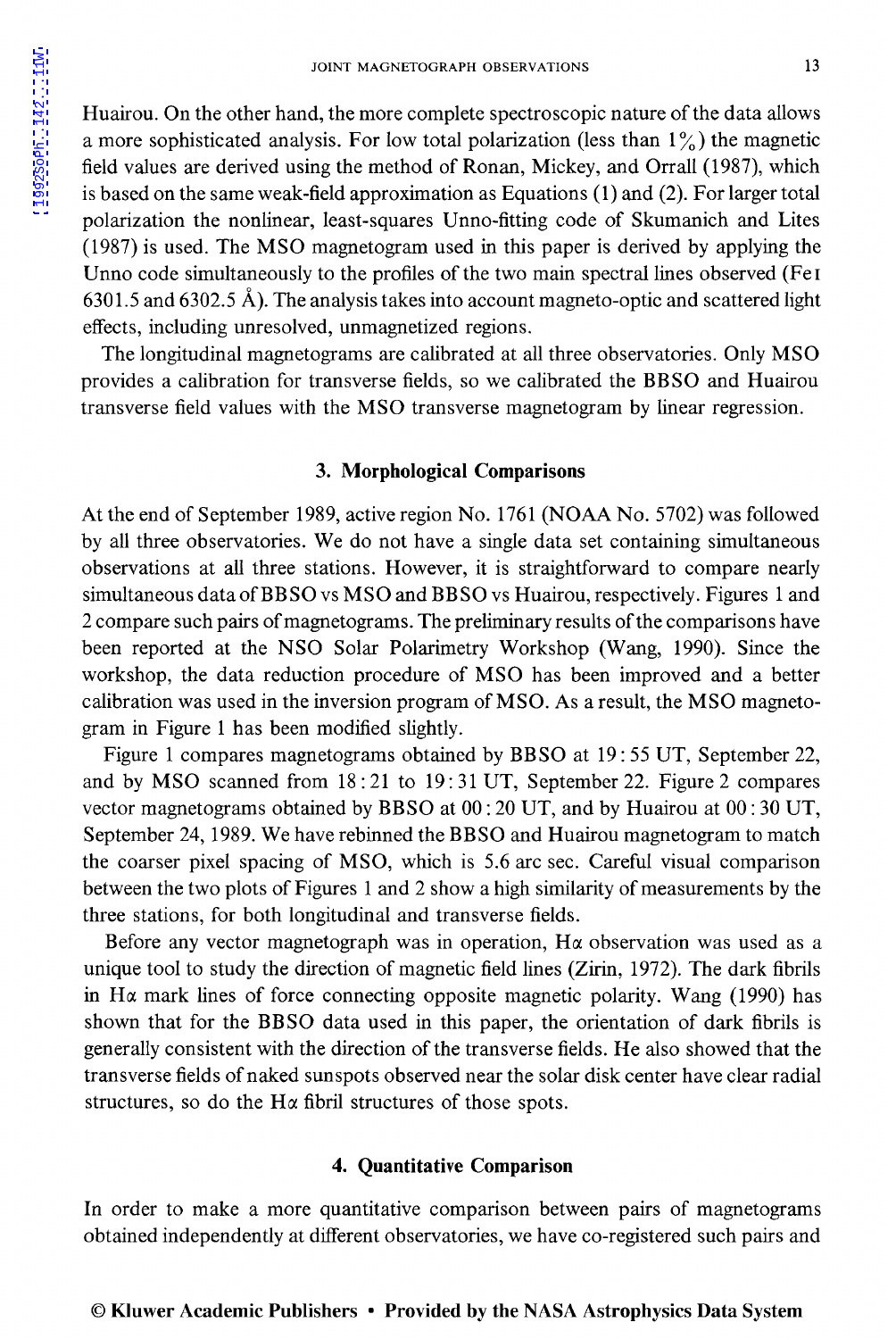14



Fig. 1. Comparison between a pair of vector magnetograms obtained at BBSO and MSO, at about 19: 30 UT, September 22, 1989. The longitudinal fields are presented by contours: darker lines indicate positive fields, lighter lines, negative fields. Four contour levels are plotted for each polarity: 100, 400, 1600, 3200 G. Transverse fields are plotted with bars. The length of the bars is proportional to the transverse field strength. The longest bars in each magnetogram are roughly 1500 G.

interpolated them onto identical grids. To minimize systematic distortions in the transverse field values, we have done this interpolation with *polarization values,* not field values.

The quantitative comparison between the BBSO and MSO magnetograms is shown in Figure 3. (a) Scatter plot of longitudinal fields; (b) scatter plot of transverse field strength; (c) difference of azimuthal angle as a function of MSO's transverse field strength; and (d) scatter plot of azimuthal angle for pixels with transverse field strength

#### © Kluwer Academic Publishers • Provided by the NASA Astrophysics Data System

 $\zeta$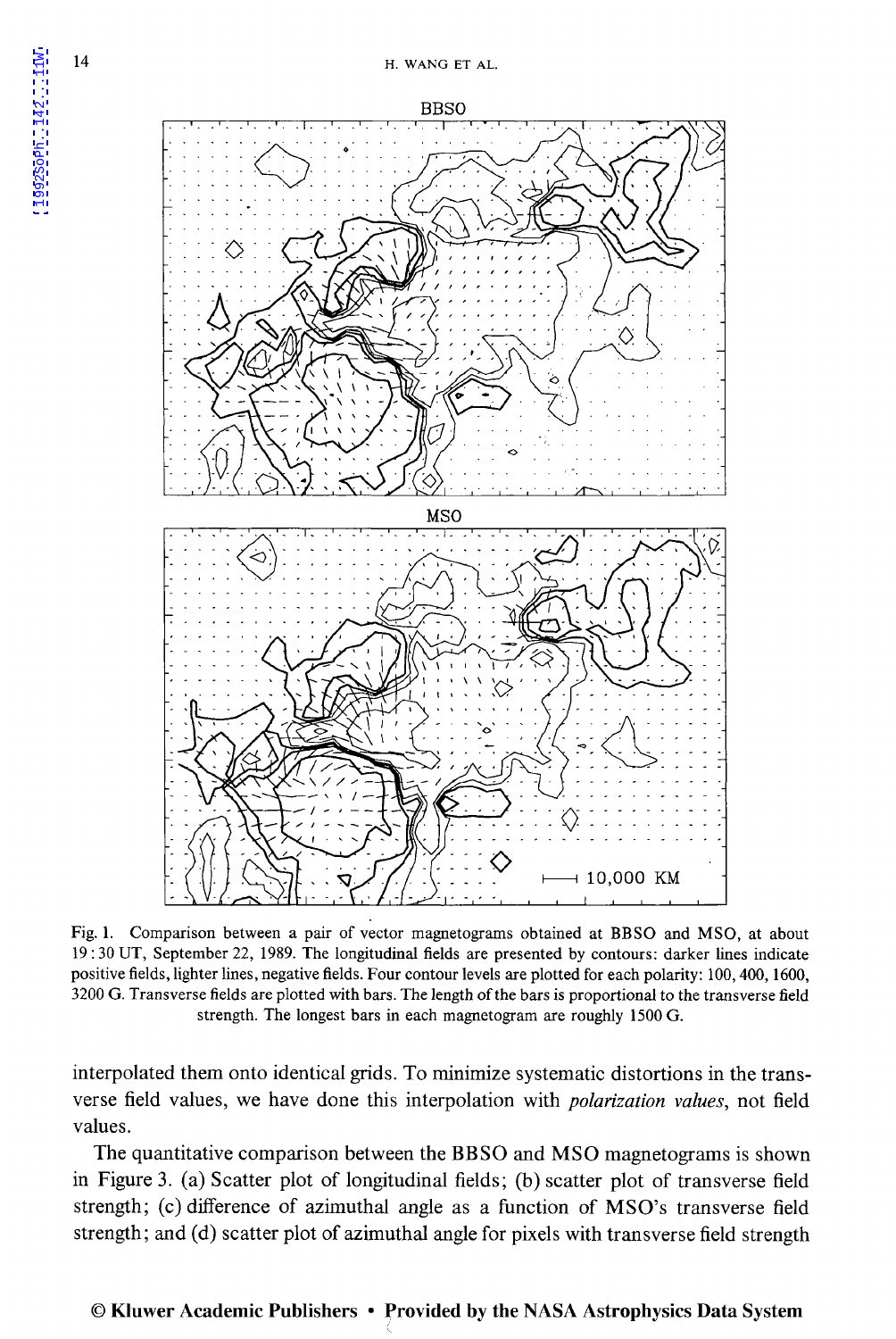

Fig. 2. Comparison between a pair of vector magnetograms obtained at BB SO and Huairou Station, at about 00: 30 UT, September 24, 1989.

larger than 1200 G. Figure 4 repeats the same comparisons for BBSO and Huairou magnetograms.

In Table I we listed the scatter of measured quantities as a function of field strength. The scatter is defined as the root-mean-square deviation of measured quantities between two instruments. For the comparison of  $B_L$ , the field strength in the first column of the table represents longitudinal field strength, for the comparison of  $B<sub>T</sub>$  and azimuth, it represents transverse field strength.

Obviously, the measurements of BBSO and Huairou agree better than those of BBSO and MSO, and the measurements of longitudinal fields agree better than those of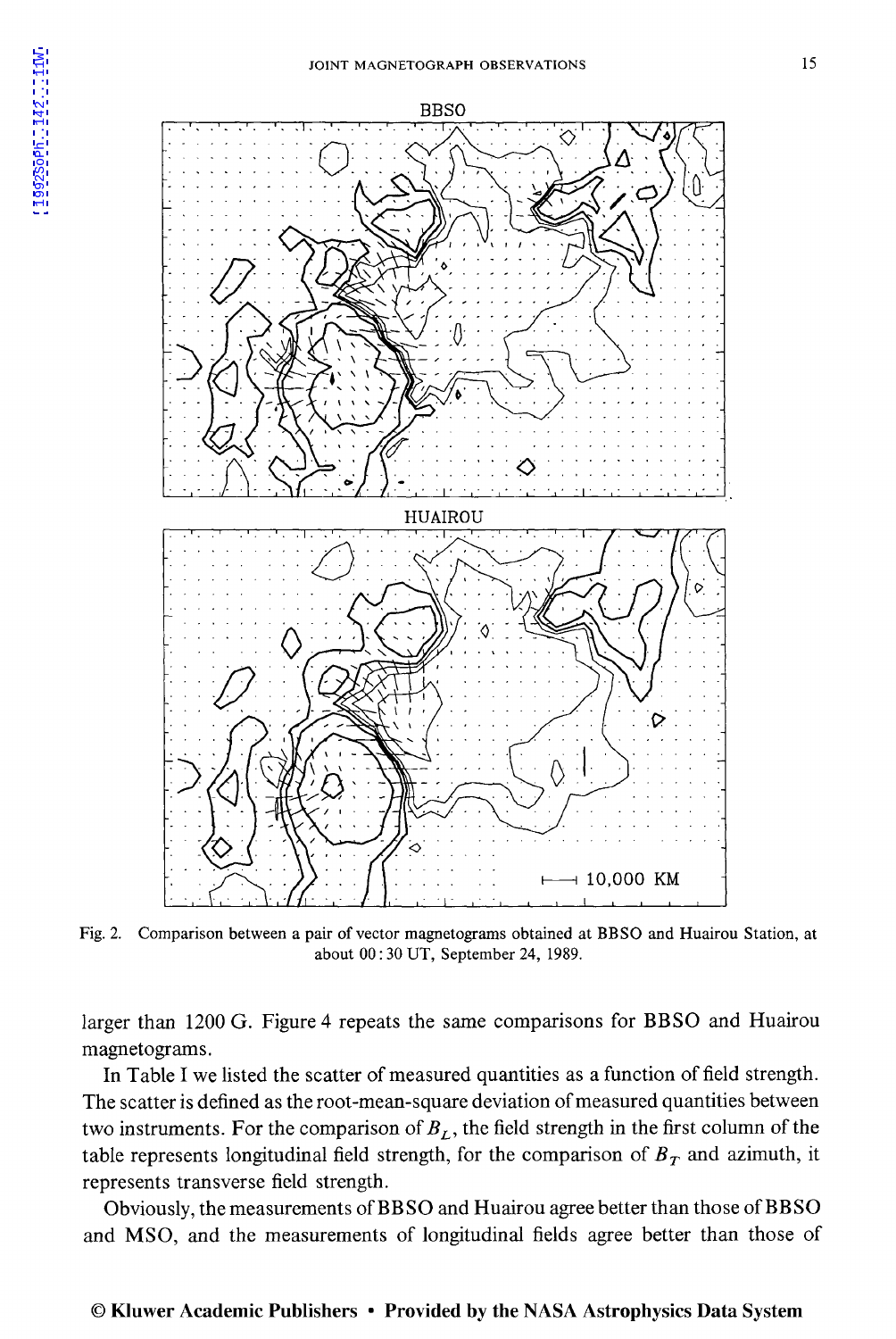

Fig. 3. Comparison of individual points in the BBSO and MSO magnetograms. (a) Line-of-sight field; (b) transverse field amplitude; (c) transverse field azimuth difference as a function of transverse field amplitude; (d) scatter plot of azimuthal angle for the points having transverse field stronger than 1200 G.

transverse fields. The possible sources of scatter include saturation effects at BBSO, cross talk between longitudinal fields and transverse fields, Faraday rotation, the lower spatial resolution at MSO, the inability to co-register the two magnetograms perfectly, and the lack of exact simultaneity of the two magnetograms. It is not easy to establish how the scatter is apportioned between all the sources of error, but we would like to give the following quantitative analyses:

## ( 1) *Saturation Effect*

BB SO uses a single fixed position of the filter bandpass relative to line center (weak field approximation). MSO uses a spectrograph to observe full-line profiles in 128 different wavelength channels. Also during the conversion process, MSO takes the filling factor into account, BBSO does not. So a saturation effect would be expected for strong fields at BBSO. The saturation appears clearly in Figure 3(a), where most of the BBSO field

#### © Kluwer Academic Publishers • Provided by the NASA Astrophysics Data System

16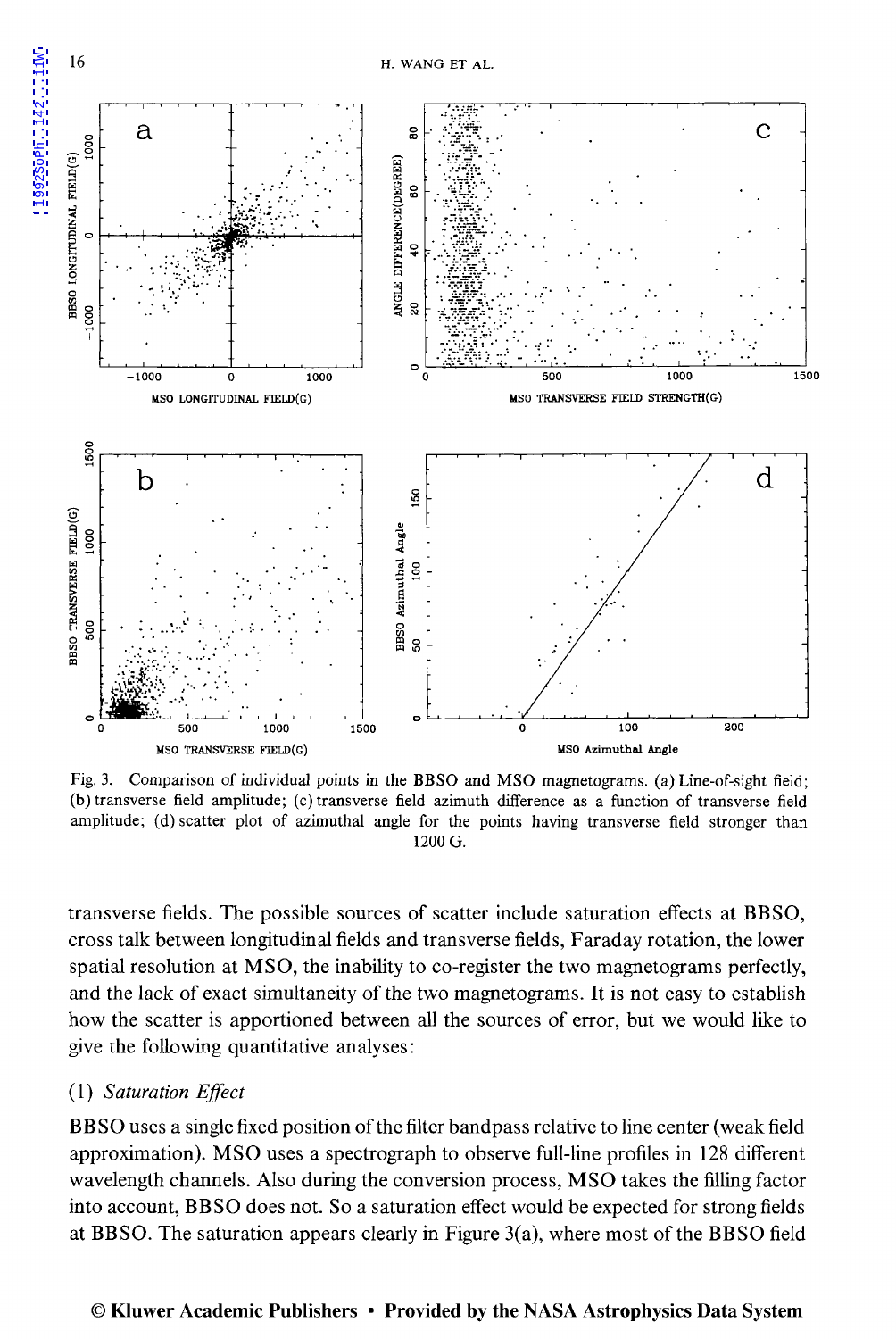

Fig. 4. Comparison of individual points in the BBSO and Huairou magnetograms. (a) Line-of-sight field; (b) transverse field amplitude; (c) transverse field azimuth difference as a function of transverse field amplitude; (d) scatter plot of azimuthal angle for the points having transverse field stronger than 1200 G.

| <b>TABLE I</b> |  |  |  |                                    |  |  |  |  |
|----------------|--|--|--|------------------------------------|--|--|--|--|
|                |  |  |  | Scatter in the measured quantities |  |  |  |  |

| Field strength<br>(G) | BBSO vs MSO |        |              | <b>BBSO</b> vs Huairou |        |              |
|-----------------------|-------------|--------|--------------|------------------------|--------|--------------|
|                       | $B_L$       | $B_T$  | Azimuth      | $B_L$                  | $B_T$  | Azimuth      |
| $0 - 300$             | $63\%$      | 75%    | $41^{\circ}$ | 39%                    | $57\%$ | $39^\circ$   |
| $300 - 600$           | 58%         | $60\%$ | $25^{\circ}$ | $31\%$                 | 59%    | $24^{\circ}$ |
| $600 - 900$           | 40%         | 55%    | $22^{\circ}$ | 23%                    | 40%    | $12^{\circ}$ |
| $900 - 1200$          | $51\%$      | 46%    | $11^{\circ}$ | 17%                    | $30\%$ | $7^{\circ}$  |
| 1200-1500             | 44%         | 42%    | $17^{\circ}$ | 20%                    | 18%    | $6^{\circ}$  |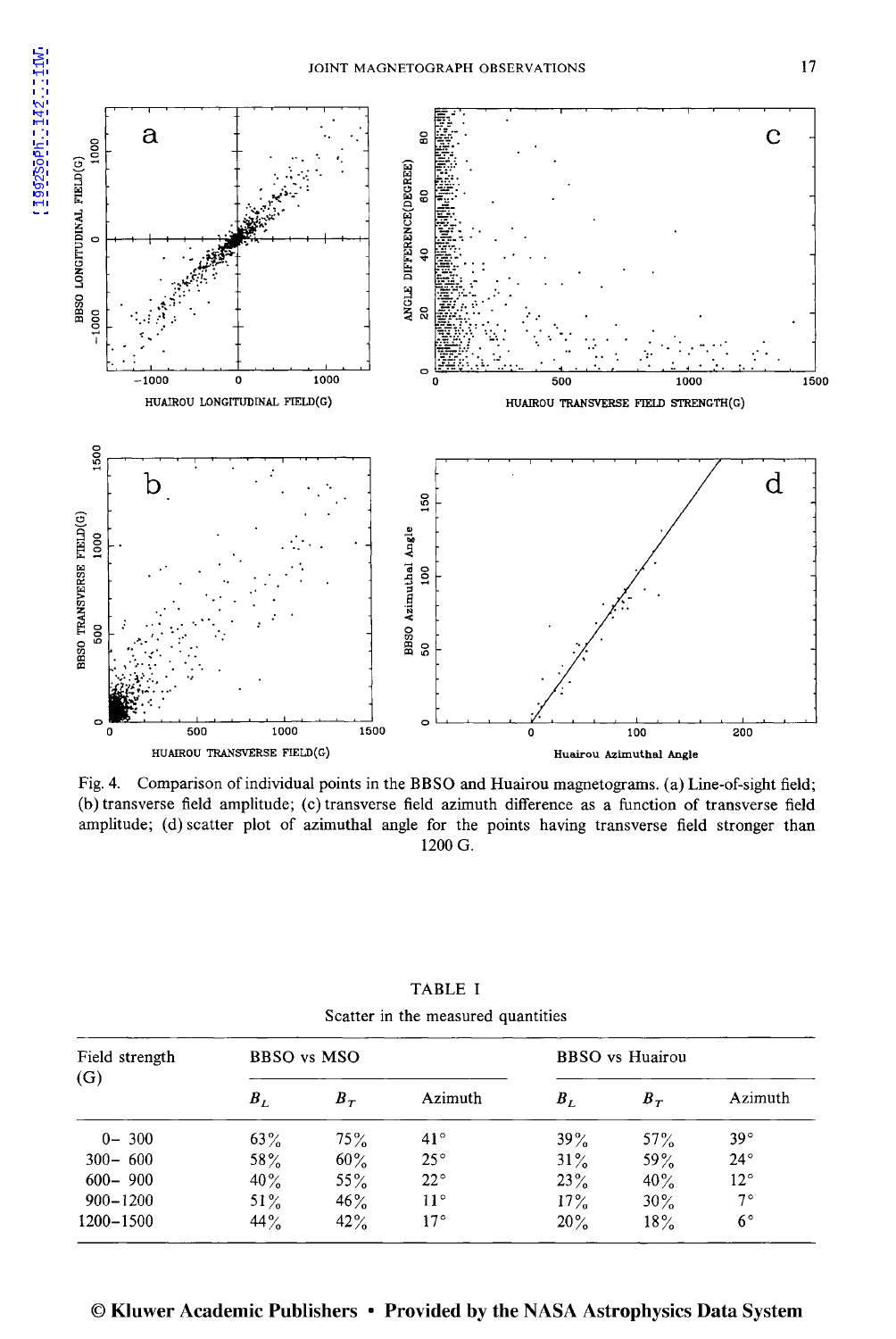strengths fall below those of MSO. For  $B > 1000$  G, the saturation of longitudinal field contributes about 25 % to the total scatter. This also explains the large increase of scatter between BBSO-MSO  $B_L$  when  $B_L > 900$  G. Saturation effects may also appear in the transverse field; however, since the MSO values are used to calibrate those of BBSO, it is not easy to separate the saturation effect and the inaccuracy in this kind of calibration method. The noise in the transverse field peaks around  $180 \text{ G}$  in the MSO data and 60 Gin the BBSO data (Figure 3(b)). Both magnetograms are based on the weak field method in this range, since the polarization at most such points falls below the  $1\%$  level above which the MSO magnetograms are reduced using the Unno method, and we expect the transverse field to have a value simply related to the individual noise levels in Stokes Q and U. The distribution of angle differences shows a random distribution at transverse field values less than about 250 G, which corresponds to the MSO noise level. Above that value the root mean square angle difference gradually decreases as the field strength increases (Figure 3(c)).

The quantitative comparison between BBSO and Huairou shows much less scatter, as one would expect from the almost identical nature of the two instruments and the small time difference between the two magnetograms. Figure  $4(a)$  shows much less scatter than Figure 3(a), and shows no nonlinearity, implying that the two different magnetograms do not saturate at much different longitudinal field values. (One expects the weak field approximation to be valid for the 5324 Å line at  $\Delta \lambda = 75$  mÅ only for  $B \ll 3800$  G.) These magnetograms have been calibrated independently, using solar rotation; clearly the calibrations agree very well.

# (2) *Cross-Talk*

The cross-talk at BBSO is caused by the leakage of circular polarization *V* to linear polarization  $Q$  and  $U$ . One possible cause is that when the temperature changes, the KDP does not remain at exactly  $\frac{1}{4}$  wavelength. This effect causes about 10% of the error in the transverse field strength. The cross-talk also affects the azimuthal angle substantially, as is shown in the following analysis: if we plot the angle difference as a function of  $B_T$ , the difference decreases as  $B_T$  increases (see Figures 3(c) and 4(c), and Table I); however, if we show them as a function of  $B_L$ , the scatter is distributed as follows:

| $B_L = 0-300 \; \rm G$ ,       | $\Delta\theta = 40.5^{\circ}$ , |
|--------------------------------|---------------------------------|
| $B_L = 300 - 600 \text{ G},$   | $\Delta\theta = 19.9^{\circ}$ , |
| $B_L = 600 - 900$ G,           | $\Delta\theta = 19.2^{\circ}$ , |
| $B_L = 900 - 1200 \text{ G},$  | $\Delta\theta = 29.3^{\circ}$ , |
| $B_L = 1200 - 1500 \text{ G},$ | $\varDelta\theta=$ 39.4° .      |

Obviously, when  $B_L$  increases, it adds more contaminated signal to Q and U, and  $\Delta\theta$ increases. So transverse field data in umbrae have the largest cross-talk. The cross-talk effect of MSO is negligible ( $< 0.3\%$ ), and that of Huairou is about  $2\%$ .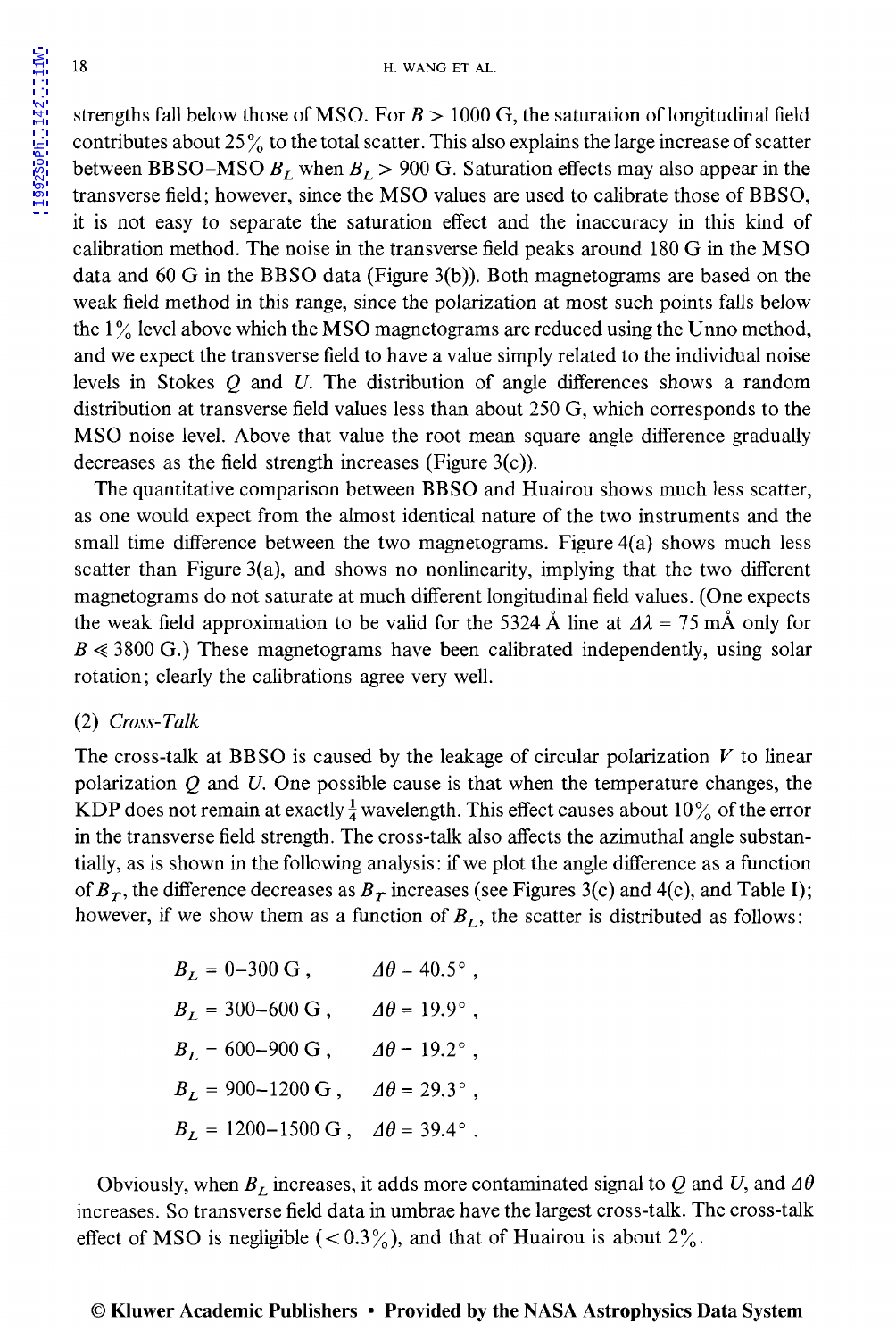## (3) *Faraday Rotation*

Ronan *et al.* (1992) found a systematic offset (about 20<sup>o</sup>) in the azimuth relationship for the sunspot field in the MSFC-MSO comparison. They explained a large part of this offset by the Faraday rotation effect in the MSO magnetogram. We did the similar experiment for our comparisons. We include scatter plots of azimuthal angles for the pixels having transverse field strength above 1200 G in Figures 3(d) and 4(d), for BBSO-MSO and BBSO-Huairou comparison, respectively. The BBSO-MSO comparison shows a systematic offset of about  $10^{\circ}$ , no offset appears in the BBSO-Huairou comparison. However, when we plot the scatter of azimuthal angle for field strength above 300 G, no offset is detectable; there is a weak signal of offset for field strengths above 600 Gin the BBSO-MSO comparison. The above symptoms may demonstrate that there is a Faraday effect contributing a systematic error up to  $10^{\circ}$  in the BBSO-MSO comparison.

# ( 4) *Misregistration, Lack of Exact Simultaneity, and Lower Spatial Resolution for MSO*

We estimated what fraction of scatter could be attributed to misregistration by the following test: we shifted the BB SO longitudinal magnetogram relative to the registered Huairou longitudinal magnetogram by 3 arc sec (about half of the MSO pixel size, it is the largest possible amount of misregistration that we would not notice), it caused about 10 to 15 $\%$  of additional scatter in the field strength for all the field strength bins and 10 deg in the azimuthal angles. The actual amount of error due to mis-registration is less than these values.

The error caused by lack of simultaneity was tested by comparing a pair of BBSO magnetograms about two hours apart. The scatters are about 3 to  $5\%$  for the longitudinal and transverse field strength,  $3^\circ$  for the azimuthal angle.

Since we averaged BBSO *polarization*  $(Q, U, V)$  measurements instead of the field strength to match the spatial resolution of MSO, we believe that the large difference in the spatial resolution does not contribute much to the total scatters. However, MSO takes account of the filling factor in the data inversion, BBSO does not. We do not know how to estimate the error caused by this difference.

Finally, we would like to discuss the inclination angle briefly. The accuracy of the inclination angle depends on that of both longitudinal and transverse field strengths. Since the BBSO and Huairou transvese fields do not have independent calibrations, there is no way to estimate the systematic error caused by the relative calibration of longitudinal and transverse fields. However, the random scatter of inclination angle can be estimated by using the random scatters of longitudinal and transverse field strength. E.g., when  $B_L$  and  $B_T$  are 1000 G, the error of inclination angle is about 19° for the BBSO-MSO comparison, and 9° for the BBSO-Huairou comparison. Smaller errors are expected for stronger fields; larger errors, for weaker fields.